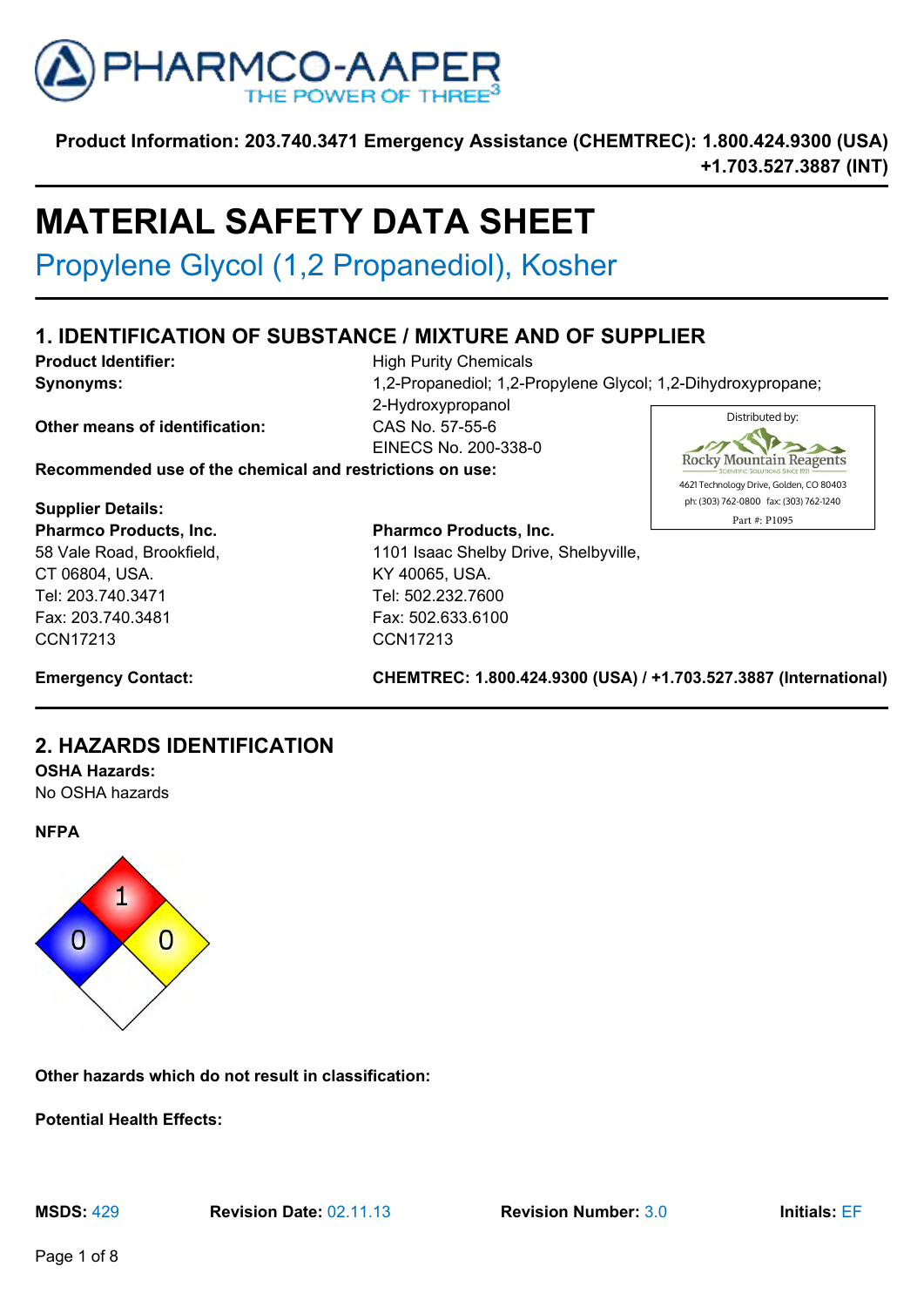

| Organ             | <b>Description</b>                                                        |
|-------------------|---------------------------------------------------------------------------|
| Eyes              | May cause eye irritation.                                                 |
| Ingestion         | May cause gastrointestinal irritation with nausea, vomiting and diarrhea. |
| <b>Inhalation</b> | Low hazard for usual industrial handling.                                 |
| <b>Skin</b>       | May cause skin irritation                                                 |

# **3. COMPOSITION AND INFORMATION ON INGREDIENTS**

| <b>Chemical identity:</b> | Propylene glycol                                             |
|---------------------------|--------------------------------------------------------------|
| Common name / Synonym:    | 1,2-Propanediol; 1,2-Propylene Glycol; 1,2-Dihydroxypropane; |
|                           | 2-Hydroxypropanol                                            |
| <b>CAS number:</b>        | $57 - 55 - 6$                                                |
| <b>EINECS number:</b>     | 200-338-0                                                    |
| <b>ICSC number:</b>       | 0321                                                         |
| <b>RTECS#:</b>            | TY2000000                                                    |
| UN #:                     | N/A                                                          |
|                           |                                                              |

| %   | . .         | $\ddot{\phantom{1}}$ |
|-----|-------------|----------------------|
| w.  | ----        | --                   |
| 100 | 11 V C<br>w | $- -$<br>--<br>┒_    |

# **4. FIRST AID MEASURES**

#### **General advice**

Take proper precautions to ensure your own health and safety before attempting rescue and providing first aid. Consult a physician. Show this safety data sheet to the doctor in attendance. Move out of dangerous area.

### **Skin**

Wash skin with soap and copious amounts of water.

### **Inhalation**

Remove person to fresh air. If signs/symptoms continue, get medical attention. Give oxygen or artificial respiration as needed.

### **Eyes**

Thoroughly flush the eyes with large amounts of clean low-pressure water for at least 15 minutes, occasionally lifting the upper and lower eyelids. Seek medical attention.

#### **Ingestion**

Do NOT induce vomiting. If victim is conscious and alert, rinse mouth with water. Never give anything by mouth to an unconscious person. Get medical aid immediately.

# **5. FIRE FIGHTING MEASURES**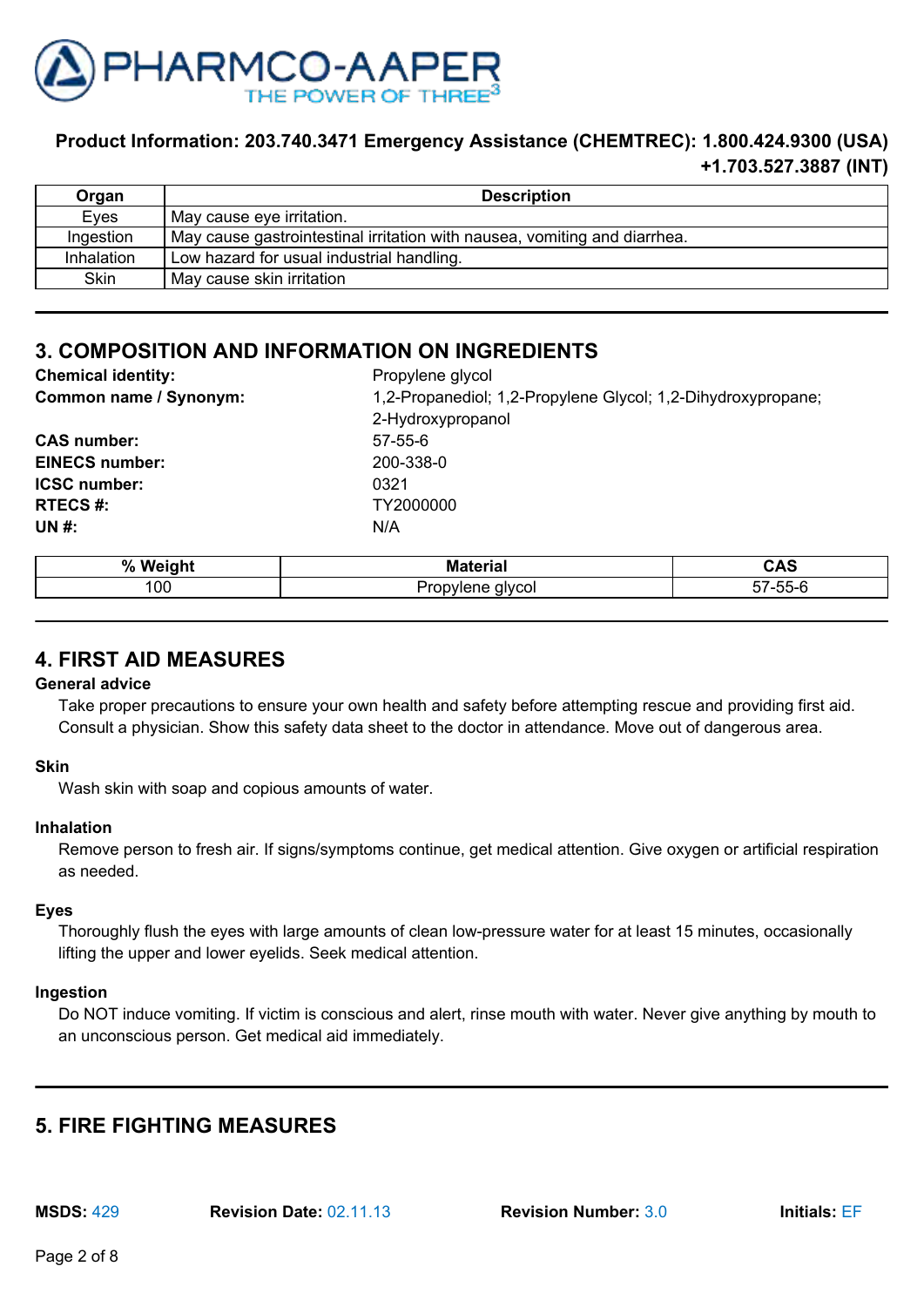

#### **Suitable (and unsuitable) extinguishing media:**

Use water spray, alcohol-resistant foam, dry chemical or carbon dioxide.

### **Specific hazards arising from the chemical (e.g., nature of any hazardous combustion products):**

Carbon oxides expected to be the primary hazardous combustion product.

#### **Special protective equipment and precautions for firefighters:**

Wear self-contained breathing apparatus and protective clothing to prevent contact with skin and eyes. Keep unopened containers cool by spraying with water.

**Flammable Properties Flash point** 99 °C (210 °F) - Closed Cup **Autoignition temperature** 371 °C (700°F)

# **6. ACCIDENTAL RELEASE MEASURES**

#### **Personal precautions, protective equipment and emergency procedures:**

Do not inhale vapors, mist, or gas. Avoid dust formation.

#### **Environmental precautions:**

Stop leak / contain spill if possible and safe to do so. Prevent product from entering drains.

#### **Methods and materials for containment and cleaning up:**

Absorb with an inert dry material and place in an appropriate waste disposal container. Keep diposal containers closed when finished.

# **7. HANDLING AND STORAGE**

#### **Precautions for safe handling:**

Provide proper exhaust ventilation system in areas where dust forms. Take normal fire prevention measures.

#### **Conditions for safe storage, including any incompatibilites:**

Keep container tightly closed in a cool, dry and well-ventilated place.

# **8. EXPOSURE CONTROLS / PERSONAL PROTECTION**

**Control parameters, e.g., occupational exposure limit values or biological limit values:**

**Occupational Exposure Limits**

| ำnent<br>∶∩mn              | ™urce | Tvpe | Value                    | . .<br>Not∈ |
|----------------------------|-------|------|--------------------------|-------------|
| -<br>Givcol<br>⊃r<br>orene |       |      | limit.<br>oosure '<br>No |             |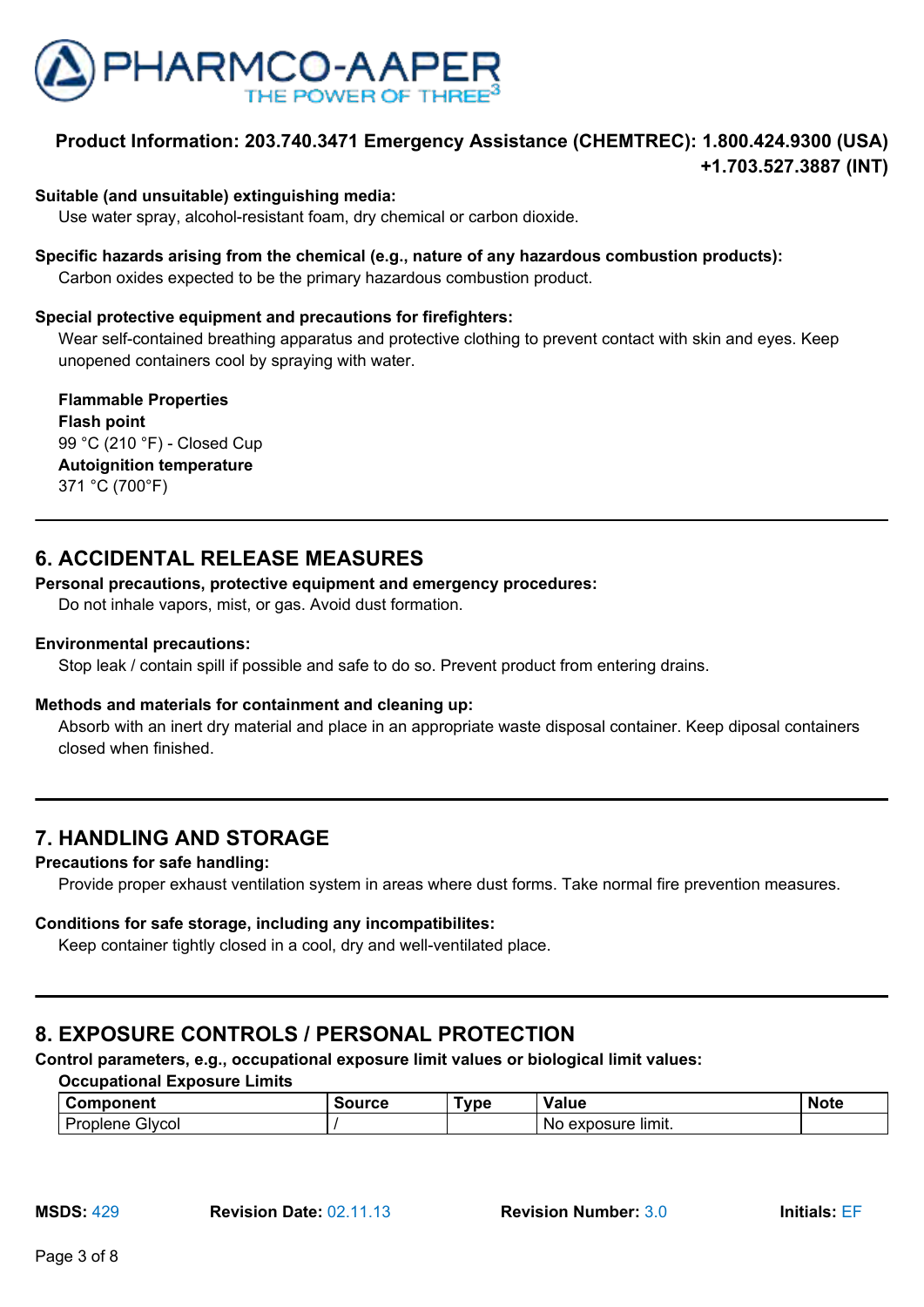

### **Individual protection measures, such as personal protective equipment:**

#### **Respiratory protection:**

Where risk assessment shows air-purifying respirators are appropriate use a full-face respirator with multi-purpose combination (US) or type ABEK (EN 14387) respirator cartridges as a backup to engineering controls. If the respirator is the sole means of protection, use a full-face supplied air respirator. Use respirators and components tested and approved under appropriate government standards such as NIOSH (US) or CEN (EU).

#### **Hand protection:**

Handle with gloves. Gloves must be inspected prior to use. Use proper glove removal technique (without touching glove's outer surface) to avoid skin contact with this product. Dispose of contaminated gloves after use in accordance with applicable laws and good laboratory practices. Wash and dry hands.

#### **Eye protection:**

Use chemical safety goggles and/or a full face shield where splashing is possible. Use equipment approved by appropriate government standards, such as NIOSH (US) or EN166 (EU) Maintain eye wash fountain and quick-drench facilities in work area.

#### **Skin and body protection:**

Choose body protection according to the amount and concentration of the dangerous substance at the work place.

#### **Hygiene measures:**

Handle in accordance with good industrial hygiene and safety practice. Wash hands before breaks and at the end of workday.

# **9. PHYSICAL AND CHEMICAL PROPERTIES**

| Appearance (physical state, color, etc.)       | viscous liquid. colorless.                          |
|------------------------------------------------|-----------------------------------------------------|
| Odor                                           | mild                                                |
| <b>Freezing point</b>                          | $-60.0^{\circ}$ C (-76.0 $^{\circ}$ F)              |
| Initial boiling point and boiling range        | 210°C (410°F)                                       |
| <b>Flash point</b>                             | 99 °C (210 °F) - closed cup                         |
| <b>Evaporation rate</b>                        | Specific data not available - expected to be rapid. |
| Upper / Lower flammability or explosive limits | 2.6% (V) / 12.5% (V)                                |
| Vapor pressure                                 | 20°C (68°F): 0.106 mbar (0.08 mm Hg)                |
| <b>Vapor Density</b>                           | 2.6                                                 |
| <b>Relative Density</b>                        | 1.036 g/cm3 at 25 °C (77 °F)                        |
| Solubility(ies)                                | completely soluble in water                         |
| Partition coefficient n-octanol/water(ies)     | $log P = -0.92$ , $P = 0.12$                        |
| <b>Auto-ignition temperature</b>               | 371 °C (700 °F)                                     |
| <b>Decomposition temperature</b>               | 165°C (329°F)                                       |
| <b>Fomula (PROPYLENE GLYCOL)</b>               | C3H8O2                                              |
| <b>Molecular Weight (PROPYLNE GLYCOL)</b>      | 76.09 g/mol                                         |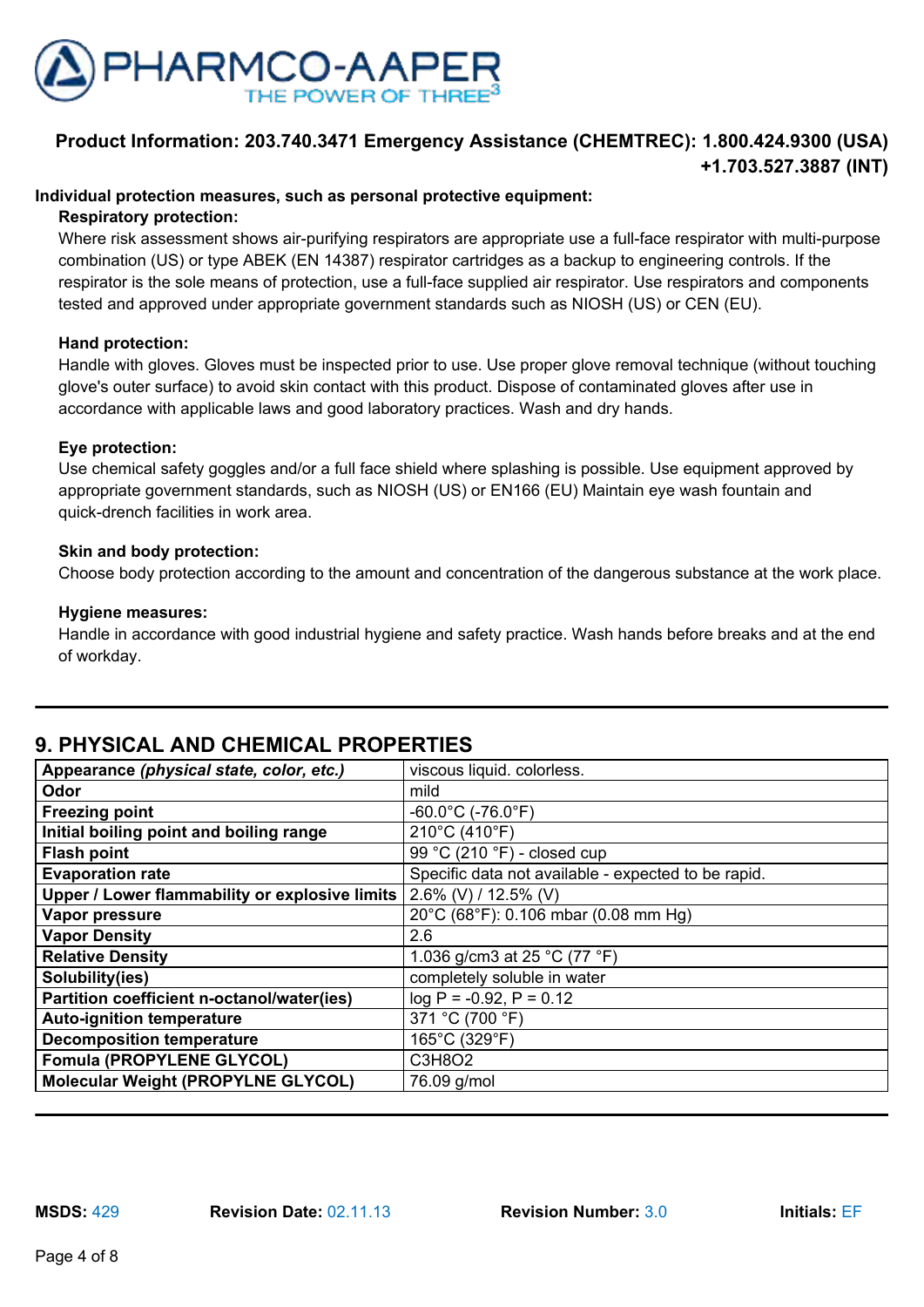

# **10. STABILITY AND REACTIVITY**

| <b>Chemical Stability</b>                                           | Stable under recommended storage conditions.                                      |  |
|---------------------------------------------------------------------|-----------------------------------------------------------------------------------|--|
| Possibility of hazardous reactions                                  | No data available                                                                 |  |
| Conditions to avoid (e.g., static discharge, shock or<br>vibration) | 'No data available                                                                |  |
| Incompatible materials                                              | Strong oxidizing agents                                                           |  |
| <b>Hazardous decomposition products</b>                             | Hazardous decomposition products formed under fire<br>conditions. - Carbon oxides |  |

# **11. TOXICOLOGICAL INFORMATION**

### • Propylene Glycol 57-55-6

### **Product Summary:**

No data available for reproductive toxicity, muantagentic toxicity, or teratogenicity of this product.

### **Acute Toxicity:**

| LC50 (Inhalation) | Rat    | $>105$ ppm/8hr |  |
|-------------------|--------|----------------|--|
| LD0 (Dermal)      | Rabbit | $20.8$ g/kg    |  |
| LD50 (Oral)       | Rat    | 21.0-33.7g/kg  |  |

### **Irritation:**

**Eyes**

Rabbit - mild eye irritation

### **Skin**

Human - slight irritation

### **Carcinogenicity**

IARC: No component of this product present at levels greater than or equal to 0.1% is identified as probable or confirmed human carcinogen by IARC.

ACGIH: No component of this product present at levels greater than or equal to 0.1% is identified as a carcinogen or potential carcinogen by ACGIH.

NTP: No component of this product present at levels greater than or equal to 0.1% is identified as a known or anticipated carcinogen by NTP.

OSHA: No component of this product present at levels greater than or equal to 0.1% is identified as a carcinogen or potential carcinogen by OSHA.

### **Other Hazards**

| -------   | Description                         |
|-----------|-------------------------------------|
| _<br>⊂∨es | cause eve<br>≧ irritation.<br>. Mav |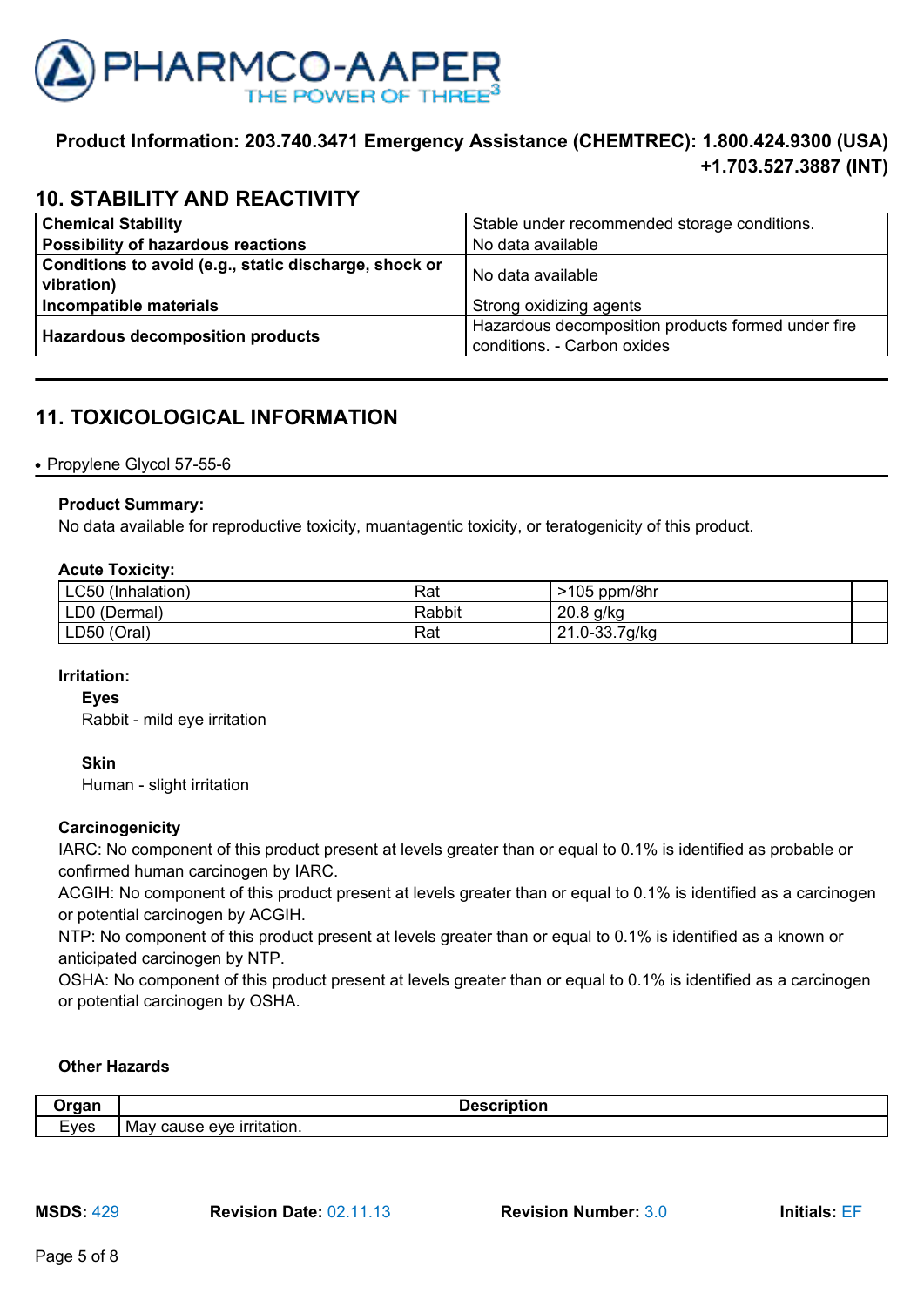

| $'$ Ingestion $_1$ | May cause gastrointestinal irritation with nausea, vomiting and diarrhea. May cause central nervous<br>system effects. |
|--------------------|------------------------------------------------------------------------------------------------------------------------|
|                    | Inhalation   Low hazard for usual industrial handling.                                                                 |
| Skin               | May cause skin irritation                                                                                              |
|                    | Chronic   May cause fetal effects.                                                                                     |

# **12. ECOLOGICAL INFORMATION**

• Propylene Glycol 57-55-6

**Ecotoxicity (aquatic and terrestrial, where available): Acute Toxicity in dahpnia (PROPYLENE GLYCOL)** mortality NOEC / 48hr / daphnia - 13,020 mg/l

**Acute toxicity in daphnia (PROPYLENE GLYCOL)** EC50 / 48hr / Water flea - >10000mg/l

### **Acute Toxicity in Fish (PROPLENE GLYCOL)**

mortaliy NOEC / 9 hr / fathead minnow - 52,930mh/l

## **13. DISPOSAL CONSIDERATIONS**

**Description of waste residues and information on their safe handling and methods of disposal, including the disposal of any contaminated packaging:**

Discharge, treatment, or disposal may be subject to national, state, or local laws. Incinerate.

## **14. TRANSPORT INFORMATION**

**Description of waste residues and information on their safe handling and methods of disposal:**

| <b>UN</b><br>number | aood.<br>. a dangerous<br><b>NOT</b> |
|---------------------|--------------------------------------|
|                     |                                      |

### **IMDG**

UN-Number: Not a dangerous good. Marine pollutant: No **IATA** UN-Number: Not a dangerous good.

# **15. REGULATORY INFORMATION**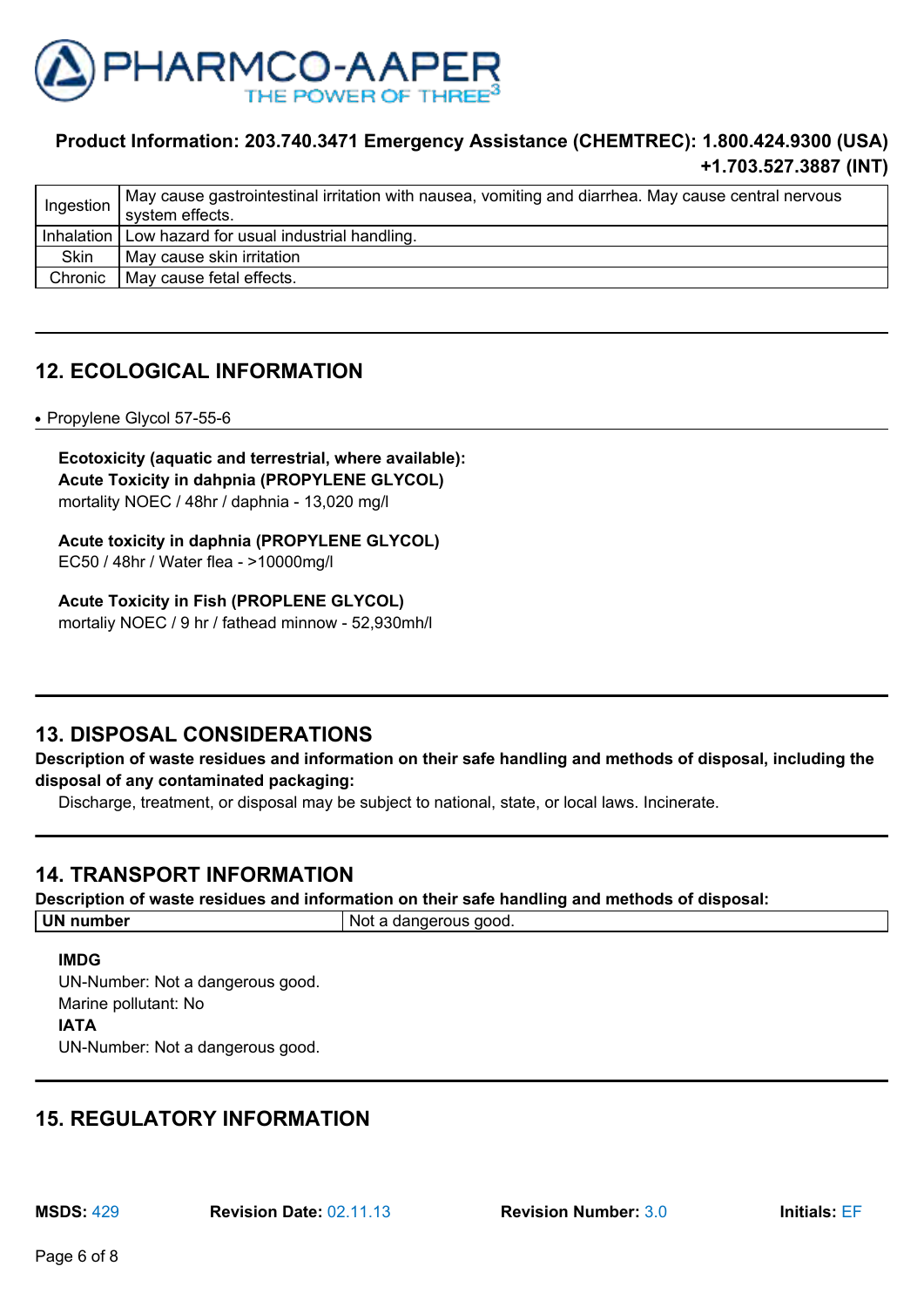

### **Safety, health and environmental regulations specific for the product in question:**

**OSHA Hazards**

No OSHA hazards

All ingredients are on the following inventories or are exempted from listing

| Country                         | <b>Notification</b> |
|---------------------------------|---------------------|
| Australia                       | <b>AICS</b>         |
| Canada                          | <b>DSL</b>          |
| China                           | <b>IECS</b>         |
| European Union                  | <b>EINECS</b>       |
| Japan                           | <b>ENCS/ISHL</b>    |
| Korea                           | <b>ECL</b>          |
| New Zealand                     | <b>NZIOC</b>        |
| Philippines                     | <b>PICCS</b>        |
| <b>United States of America</b> | <b>TSCA</b>         |

#### **SARA 302 Components**

SARA 302: No chemicals in this material are subject to the reporting requirements of SARA Title III, Section 302.

#### **SARA 313 Components**

SARA 313: This material does not contain any chemical components with known CAS numbers that exceed the threshold (De Minimis) reporting levels established by SARA Title III, Section 313.

#### **SARA 311/312 Hazards**

No SARA Hazards

#### **CERCLA**

No chemicals in this material with known CAS numbers are subject to the reporting requirements of CERCLA

#### **Pennsylvania Right To Know Components**

Propane-1,2-diol CAS-No. 57-55-6 Revision Date 1989-08-11

### **New Jersey Right To Know Components**

Propane-1,2-diol CAS-No. 57-55-6 Revision Date 1989-08-11

### **California Prop 65 Components**

This product does not contain any chemicals known to State of California to cause cancer, birth defects, or any other reproductive harm.